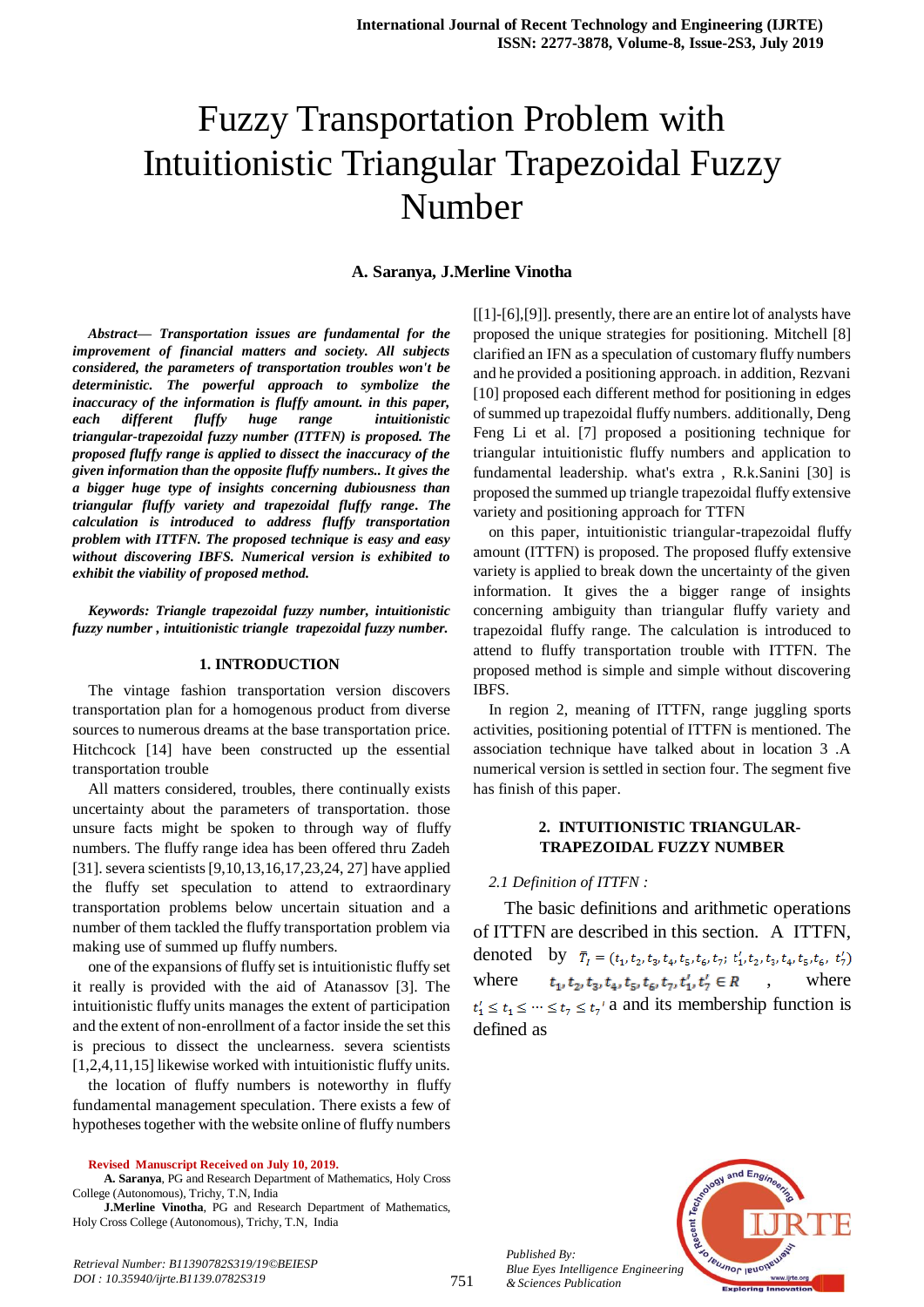# **FUZZY TRANSPORTATION PROBLEM WITH INTUITIONISTIC TRIANGULAR TRAPEZOIDAL FUZZY NUMBER**

$$
\mu_{\overline{f}}(s) = \begin{cases}\n0, & \text{for } s \leq t_1 \\
\{\frac{s-t_1}{t_2-t_1}\}, & \text{for } t_1 \leq s \leq t_2 \\
u, & \text{for } t_2 \leq s \leq t_3 \\
\{\frac{x-a_3}{a_4-a_3}\}, & \text{for } t_3 \leq s \leq t_3 \\
1, & \text{for } s = t_4 \\
\{\frac{t_5-s}{t_5-t_4}\}, & \text{for } t_4 \leq s \leq t_5 \\
u, & \text{for } t_5 \leq s \leq t_6 \\
\{\frac{t_5-t_4}{t_5-t_4}\}, & \text{for } t_6 \leq s \leq t_7\n\end{cases}
$$
\n
$$
\mu_{\overline{f}}(s) = \begin{cases}\n1, & \text{for } t_5 \leq t_1 \\
\{\frac{t_2-s}{t_2-t_1}\}, & \text{for } t_1 \leq s \leq t_2 \\
\{\frac{t_4-s}{t_2-t_1}\}, & \text{for } t_1 \leq s \leq t_3 \\
\{\frac{t_4-s}{t_4-t_3}\}, & \text{for } t_3 \leq s \leq t_3 \\
0, & \text{for } s = t_4 \\
\{\frac{s-t_5}{t_5-t_4}\}, & \text{for } t_4 \leq s \leq t_5 \\
1-u, & \text{for } t_5 \leq s \leq t_6 \\
\{\frac{s-t_6}{t_5-t_4}\}, & \text{for } t_6 \leq s \leq t_7\n\end{cases}
$$

Where  $0 \le u \le 1$ . The following figures explain the membership and non membership function of the ITTFN.



for 
$$
r \in [0, u]
$$
 and  $\in [u, 1]$ , where  
\n $m_1(x) = t_1 + \frac{t_2 - t_1}{u} s$ ;  $n_1(y) = t_3 + \frac{t_4 - t_3}{1 - u} (t - u)$ ;  
\n $m_2(x) = t_7 + \frac{t_7 - t_6}{u} s$ ;  $n_2(y) = t_5 - \frac{t_5 - t_4}{1 - u} (t - u)$ ;  
\n $m'_1(x) = t_2 - \frac{t_2 - t_1}{u} s$ ;  $n_1'(y) = t_4 - \frac{t_4 - t_3}{1 - u} (t - u)$ ;  
\n $m'_2(x) = t_6 + \frac{t_7 - t_6}{u} s$ ;  $n_2'(y) = t_4 + \frac{t_5 - t_4}{1 - u} (t - u)$ .  
\n2.2: Ranking method for ITTFN :

Let  $\bar{T}_1 = (t_1, t_2, t_3, t_4, t_5, t_6, t_7; t'_1, t_2, t_3, t_4, t_5, t_6, t'_7)$  be a ITTFN. Then  $R(\overline{T}_t)$  is defined as follows:

$$
R_{\mu}(\overline{T}_{I}) = \frac{1}{2} \int_{0}^{u} \{m_{1}(s) + m_{2}(s)\} ds + \frac{1}{2} \int_{u}^{1} \{n_{1}(t) + n_{2}(t)\} dt
$$
  
\n
$$
R_{\nu}(\overline{T}_{I}) = \frac{1}{2} \int_{0}^{u} \{(m_{1}'(s) + m_{2}'(s)) ds + \frac{1}{2} \int_{u}^{1} \{n_{1}'(t) + n_{2}'(t)\} dt
$$
  
\n
$$
R_{\mu}(\overline{T}_{I}) = \frac{1}{2} \int_{0}^{u} \{(t_{1} + \frac{t_{2} - t_{1}}{u} s) + (t_{7} + \frac{t_{7} - t_{6}}{u} s)\} ds
$$
  
\n
$$
+ \frac{1}{2} \int_{u}^{1} \{(t_{3} + \frac{t_{4} - t_{3}}{1 - u} (t - u)) + (t_{5} - \frac{t_{5} - t_{4}}{1 - u} (t - u))\} dt
$$
  
\n
$$
R_{\nu}(\overline{T}_{I}) = \frac{1}{2} \int_{0}^{u} \{(t_{2} - \frac{t_{2} - t_{1}'}{u} s) + (t_{6} + \frac{t_{7} - t_{6}}{u} s)\} ds
$$
  
\n
$$
+ \frac{1}{2} \int_{u}^{1} \{(t_{4} - \frac{t_{4} - t_{3}}{1 - u} (t - u)) + (t_{4} + \frac{t_{5} - t_{4}}{1 - u} (t - u))\} dt
$$
  
\n
$$
R_{\mu}(\overline{T}_{I}) = \frac{1}{4} [u(t_{1} + t_{2} + t_{6} + t_{7}) + (1 - u)(t_{3} + 2 t_{4} + t_{5})]
$$
  
\n
$$
R_{\nu}(\overline{T}_{I}) = \frac{1}{4} [u(t_{1}' + t_{2} + t_{6} + t_{7}) + (1 - u)(t_{3} + 2 t_{4} + t_{5})]
$$

$$
R(\bar{T}_I) = \frac{R_\mu(\bar{T}_I) + R_\nu(\bar{T}_I)}{2}
$$

when  $u = \frac{1}{2}$ , then

$$
R_{\mu}(\bar{T}_I) = \frac{1}{8} [t_1 + t_2 + t_3 + 2 t_4 + t_5 + t_6 + t_7]
$$
  
\n
$$
R_{\nu}(\bar{T}_I) = \frac{1}{8} [t_1' + t_2 + t_3 + 2 t_4 + t_5 + t_6 + t_7']
$$
  
\n
$$
R(\bar{T}_I) = \frac{R_{\mu}(\bar{T}_I) + R_{\nu}(\bar{T}_I)}{2}
$$

2.3 : Arithmetic operations of ITTFN:

Let 
$$
\bar{T}_I = (t_1, t_2, t_3, t_4, t_5, t_6, t_7; t_1', t_2, t_3, t_4, t_5, t_6, t_7')
$$
  
\n $\bar{S}_I =$   
\nand  $(s_1, s_2, s_3, s_4, s_5, s_6, s_7; s_1', s_2, s_3, s_4, s_5, s_6, s_7')$  be

two ITTFN defined on universal set R, then



*Published By: Blue Eyes Intelligence Engineering & Sciences Publication* 

*Retrieval Number: B11390782S319/19©BEIESP DOI : 10.35940/ijrte.B1139.0782S319*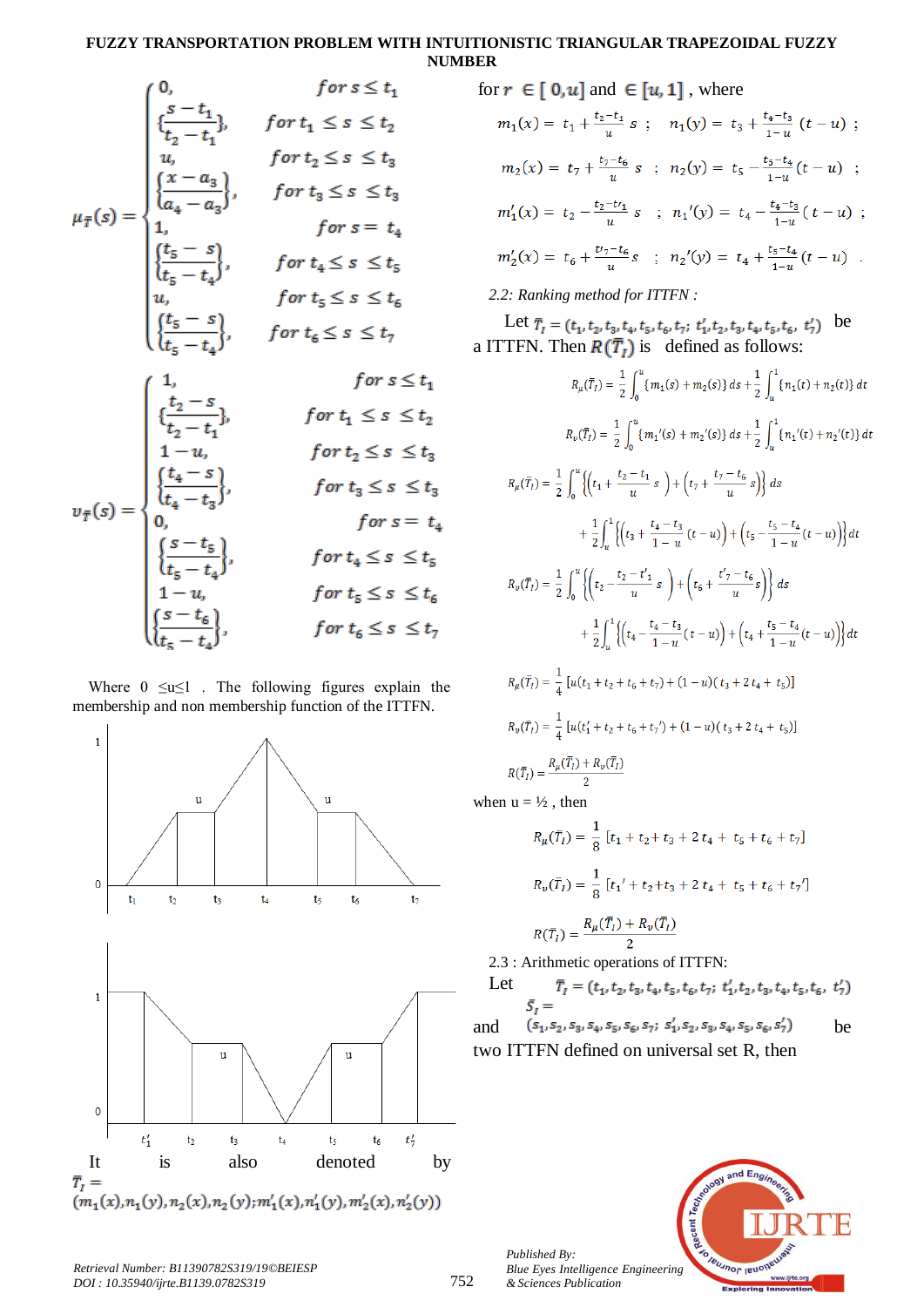$\overline{T}_l \oplus \overline{S}_l = (t_1 + s_1, t_2 + s_2, t_3 + s_3, t_4 + s_4, t_5 + s_5, t_6 + s_6, t_7 + s_7; t_1' + s_1', t_2 +$  $(i)$  $s_2, t_3 + s_3, t_4 + s_4, t_5 + s_5, t_6 + s_6, t_7 + s_7$ 

(ii) 
$$
\overline{T}_I \ominus \overline{S}_I = (t_1 - s_7, t_2 - s_6, t_3 - s_5, t_4 - s_4, t_5 - s_3, t_6 - s_2, t_7 - s_7; t'_1 - s'_7, t_2 - s_6, t_3 - s_5, t_4 - s_4, t_5 - s_3, t_6 - s_2, t'_7 - s'_7)
$$

 $\overline{T}_1 \otimes \overline{S}_1 = (d_1, d_2, d_3, d_4, d_5, d_6, d_7; d'_1, d_2, d_3, d_4, d_5, d_6, t'_7)$  $(iii)$ 

where 
$$
d_1 = \min\{t_1s_1, t_1s_7, t_7s_1, a_7s_7\}
$$
  
\n $d_2 = \min\{t_2s_2, t_2s_6, a_6b_2, a_6b_6\}$   
\n $d_3 = \min\{t_3s_3, t_3s_5, t_5s_3, t_5s_5\}$   
\n $d_4 = t_4s_4$   
\n $d_5 = \max\{t_3s_3, t_3s_5, t_5s_3, t_5s_5\}$   
\n $d_6 = \max\{t_2s_2, t_2s_6, t_6s_2, t_6s_6\}$   
\n $d_7 = \max\{t_1s_1, t_1s_7, t_7s_1, t_7s_7\}$   
\n $d'_1 = \min\{t'_1s'_1, t'_1s'_7, t'_7s'_1, t'_7s'_7\}$ 

(iv)  $\lambda \overline{T}_I = \begin{cases} \lambda t_1, \lambda t_2, \lambda t_3, \lambda t_4, \lambda t_5, \lambda t_6, \lambda t_7; \lambda t_1', \lambda t_2, \lambda t_3, \lambda t_4, \lambda t_5, \lambda t_6, \lambda t_7': i f \lambda > 0 \\ \lambda t_7, \lambda t_6, \lambda t_5, \lambda t_4, \lambda t_3, \lambda t_2, \lambda t_1; \lambda t_7', \lambda t_6, \lambda t_5, \lambda t_4, \lambda t_3, \lambda t_2, \lambda t_1': i f \lambda \leq 0 \end{cases}$ 

#### **3. SOLUTION PROCEDURE**

The proposed method is easy way to obtain the optimal solution {*xij}* of the fuzzy transportation problem whose parameters are intuitionistic triangle trapezoidal fuzzy numbers. Let  $\overline{Z}_t$  be the optimal value of the fuzzy transportation problem having transportation cost  $\overline{C_{U}}_{I}$ , supply  $\overline{a}_i$  and demand  $\overline{b}_i$ ; (i = 1, 2, ...,*m*; j = 1, 2, ...*n*)from *ith* source to *jth* destination are as ITTFN. The following are steps to find the optimal solution of FTP.

*Step 1:* 

$$
\bar{a}_{m+1} = \sum_{i=1}^{m} \bar{a}_i \text{ and } \bar{b}_{n+1} = \sum_{i=1}^{n} \bar{a}_i \oplus \text{ extra}
$$
\nsupply.

\nOr

\n
$$
\bar{b}_{n+1} = \sum_{i=1}^{n} \bar{b}_i \text{ and } \bar{a}_{m+1} = \sum_{i=1}^{n} \bar{b}_i \oplus \bar{b}_i
$$

extra demand.

The unit transportation cost are given as follows :

 $\bar{\mathcal{C}}_{i(n+1)} = \min(\bar{\mathcal{C}}_{ij}), 1 \leq i \leq m,$  $\bar{\mathcal{C}}_{(m+1)i} = \min(\bar{\mathcal{C}}_{ij}), 1 \leq i \leq n,$  $\overline{\tilde{C}_{i(n+1)}} = \overline{\tilde{C}_{i(n+1)}}$ ,  $1 \leq i \leq m, 1 \leq i \leq n$  and  $\bar{\mathcal{C}}_{(m+1)(n+1)} = (0,0,0,0,0,0,0,0,0,0,0,0,0,0)$ 

*Step 2:* 

by means of the use of making use of the website strategy, talked about in place 2.2 choose the bottom ITTFN from every line of the fluffy transportation issue and subtract it from each ITTFN in their evaluating column.

Stage 3:

by way of the usage of the site method, talked about in region 2.2 pick out the bottom ITTFN

from every segment of the fluffy transportation trouble and subtract it from each ITTFN

in their evaluating section.

Stage 3:

take a look at whether or not that every line and each section has in any event one ITTFN whose rank is 0. on the off threat that it isn't always in this manner, at that factor rehash Step 1 and Step 2. some aspect else, ascertain the intuitionistic fluffy 0 focused value i.e.  $(Cij)^T I$ , for each cell cell having zero rank value. Where  $\overline{\text{Cij}}$  is<br>sum of intuitionistic fuzzy cost around the cell having zero rank value

 $\overline{Cij}_I = \frac{\text{sum of intutions}}{\text{Number of intuitionistic fuzzy cost added having non – zero rank value}}$ 

#### *Step 5:*

Select a cell  $\{(i, j) : \max \{R \mid C \cup I_j\} \}$ , and allocate the maximum possible quantity to this cell. Delete either the *ith*  row or *jth* column, whose quantity is fully allocated.

#### *Step 6:*

Repeat Step 3 and Step 4 until all the allocation has been made.

# *Step 7:*

The solution, obtained in Step 5, is the optimal solution {*xi j}* and the intuitionistic fuzzy optimal value is  $\sum_{i=1}^{m} \sum_{j=1}^{n} \overline{C_{ij}}_I \otimes x_{ij}$ 

#### **4. NUMERICAL EXAMPLE & RESULTS**

Consider the following fuzzy transportation problem with three origins and three distribution centers. The cost of transportation are represented as ITTFN as given in the Table 1.

| Table 1:       |                               |                           |                               |                         |  |  |
|----------------|-------------------------------|---------------------------|-------------------------------|-------------------------|--|--|
|                | D1(Rs.)                       | D2(Rs.)                   | D3(Rs.)                       | Supply                  |  |  |
| S1             | (3,5,7,11,13,14,16; 2,        | $(-3,-1,1,2,3,7,9:-5,$    | $(-4, -3, 0, 1, 3, 5, 7; -5,$ | (4,8,12,18,24,30,3)     |  |  |
|                | 5,7,11,13,14,18               | $, -1, 1, 2, 3, 7, 10)$   | $-3,0,1,3,5,8$                | 6;1,                    |  |  |
|                |                               |                           |                               | 8, 12, 18, 24, 30, 40)  |  |  |
| S <sub>2</sub> | $(-3,-1,1,2,3,7,9;$<br>$-5$ . | (4,8,12,15,18,22,26;      | (4,8,12,18,24,30,36)          | (3,5,7,11,13,14,16;     |  |  |
|                | $, -1, 1, 2, 3, 7, 11)$       | 2, 8, 12, 15, 18, 22, 28) |                               | 1, 5, 7, 11, 13, 14, 18 |  |  |
|                |                               |                           | 2,8,12,18,24,40,38)           |                         |  |  |
| S <sub>3</sub> | $(-2,2,0,4,5,7,10;$           | (3,5,7,11,13,14,16;       | $(-3,-1,1,2,3,7,9;$           | $(-2,1,3,7,11,14,17;$   |  |  |
|                | $-5,2,0,4,5,7,13$             | 1, 5, 7, 11, 13, 14, 18   | $-5, -1, 1, 2, 3, 7, 13$      | $-4,1,3,7,11,14,19$     |  |  |
| Deman          | (7,12,18,25,32,38,43;         | $(-1,3,6,9,12,15,17;$     | (0,2,3,5,8,12,15;             |                         |  |  |
| d              | 5, 12, 18, 25, 32, 38, 46)    | $-4,3,6,9,12,15,20)$      | $-2,2,3,5,8,12,18$            |                         |  |  |

Step 1:After balancing the unbalanced fuzzy TP by step 1 , Table 1 becomes as follows:

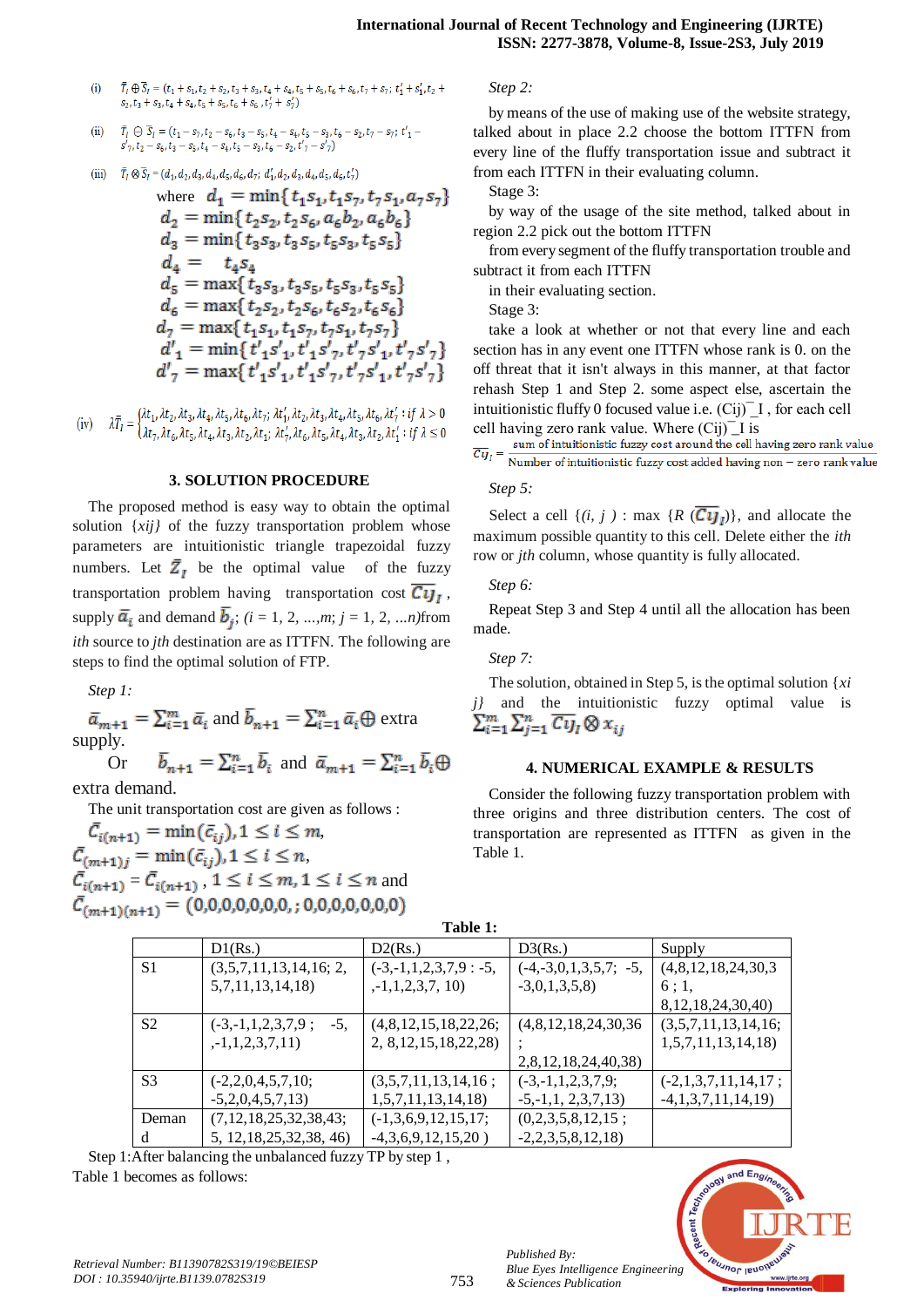# FUZZY TRANSPORTATION PROBLEM WITH INTUITIONISTIC TRIANGULAR TRAPEZOIDAL FUZZY **NUMBER**

#### Table 2:

|                | D <sub>1</sub>                | D <sub>2</sub>                 | D <sub>3</sub>                | D4                                                    | Supply                    |
|----------------|-------------------------------|--------------------------------|-------------------------------|-------------------------------------------------------|---------------------------|
| S <sub>1</sub> | (3,5,7,11,13,14,16; 2,        | $(-3,-1,1,2,3,7,9)$ :          | $(-4, -3, 0, 1, 3, 5, 7; -5,$ | $(-4,-3,0,1,3,5,7; -5,$                               | (4,8,12,18,24,30,36)      |
|                | 5,7,11,13,14,18               | $-5, -1, 1, 2, 3, 7, 10$       | $-3,0,1,3,5,8$                | $-3,0,1,3,5,8$                                        | ; 1, 8, 12, 18,           |
|                |                               |                                |                               |                                                       | 24, 30, 40)               |
| S <sub>2</sub> | $-5$ .<br>$(-3,-1,1,2,3,7,9;$ | (4,8,12,15,18,22,26; 2,        | (4,8,12,18,24,30,36;          | $-5.$<br>$(-3,-1,1,2,3,7,9;$                          | (3,5,7,11,13,14,16;       |
|                | $, -1, 1, 2, 3, 7, 11)$       | 8, 12, 15, 18, 22, 28)         | 2,8,12,18,24,40,38)           | $, -1, 1, 2, 3, 7, 11)$                               | 1, 5, 7, 11, 13, 14, 18   |
| S <sub>3</sub> | $(-2,2,0,4,5,7,10;$           | (3,5,7,11,13,14,16;            | $(-3,-1,1,2,3,7,9;$           | $(-3,-1,1,2,3,7,9; -5,-1,1,$                          | $(-2,1,3,7,11,14,17;$     |
|                | $-5,2,0,4,5,7,13$             | 1, 5, 7, 11, 13, 14, 18        | $-5, -1, 1, 2, 3, 7, 13$      | 2,3,7,13                                              | $-4,1,3,7,11,14,19$       |
| S4             | $(-3,-1,1,2,3,7,9;$<br>$-5.$  | $-5,$<br>$(-3,-1,1,2,3,7,9)$ : | $(-4,-3,0,1,3,5,7; -5,$       | (0,0,0,0,0,0,0;                                       | 5, 14, 22, 36, 48, 58, 69 |
|                | $, -1, 1, 2, 3, 7, 11)$       | $, -1, 1, 2, 3, 7, 10)$        | $-3,0,1,3,5,8$                | 0,0,0,0,0,0,0)                                        | $; -2, 14, 22, 36,$       |
|                |                               |                                |                               |                                                       | 48,58,77)                 |
| De             | (7,12,18,25,32,38,43;         | $(-1,3,6,9,12,15,17;$          | (0,2,3,5,8,12,15;             | $(-63,-35, 18, 3,30, 56,70)$                          |                           |
| ma             | 5, 12, 18, 25, 32, 38, 46)    | $-4,3,6,9,12,15,20)$           | $-2, 2, 3, 5, 8, 12, 18$      | $\frac{1}{2}$ , -78, $\frac{1}{2}$ , -35, -18, 3, 30, |                           |
| nd             |                               |                                |                               | 56,82)                                                |                           |

row, then table 2 becomes as follows:

Step 2 : reduce the above table by selecting the minimum value of each row and subtract from every element in that

|                | Table 3:                                                        |                                                              |                                                               |                                                                               |                                                                             |  |
|----------------|-----------------------------------------------------------------|--------------------------------------------------------------|---------------------------------------------------------------|-------------------------------------------------------------------------------|-----------------------------------------------------------------------------|--|
|                | D <sub>1</sub>                                                  | D2                                                           | D <sub>3</sub>                                                | D4                                                                            | Supply                                                                      |  |
| S <sub>1</sub> | $(-4, 0, 4, 1, 0, 13, 17, 20)$<br>$\div$ -6,0, 4,1 0, 13,17, 23 | $(-10, -6, -2, 1, 3, 10, 13;$<br>$-13, -6, -2, 1, 3, 10, 20$ | $(-11,-8,-3, 0, 3, 8, 11;$<br>$-13, -8, -3, 0, 3, 8, 13$      | $(-11,-8,-3, 0, 3, 8, 11;$<br>$-13, -8, -3, 0, 3, 8, 13$                      | (4,8,12,18,24,30,36)<br>; 1, 8,<br>12,18,24,30,40                           |  |
| S <sub>2</sub> | $(-12, -8, -2, 0, 2, 8, 12;$<br>$-16, -8, -2, 0, 2, 8, 16$      | (5,1,9,13,17,23,29;<br>$-9.$<br>1,9,13,17,23,33)             | $(-5, 1, 9, 13, 17, 23,$<br>$29$ ; -9, 1, 9, 13,<br>17,23,33) | $(-12, -8, -2, 0, 2, 8, 12;$<br>$-16, -8, -2, 0, 2, 8, 16$                    | (3,5,7,11,13,14,16;<br>1, 5, 7, 11, 13, 14, 18                              |  |
| S <sub>3</sub> | $(-11,-5,-3,2,4,8,13;$<br>$-18, -5, -3, 2, 4, 8, 18)$           | $(-6,-2,4,9,12,15,19;$<br>$-12, -2, 4, 9, 12, 15, 23$        | $(-12, -8, -2, 0, 2, 8, 12)$<br>$-18, -8, -2, 0, 2, 8, 18$    | $(-12, -8, -2, 0, 2, 8, 12;$<br>$-18, -8, -2, 0, 2, 8, 18$                    | $(-2,1, 3,7,11, 14,17;$<br>$-4,1,3,7,11,14,19$                              |  |
| S4             | $(-3,-1,1,2,3,7,9;$<br>$-5$ .<br>$, -1, 1, 2, 3, 7, 11)$        | $(-3,-1,1,2,3,7,9)$ :<br>$-5.$<br>$, -1, 1, 2, 3, 7, 10)$    | $(-4, -3, 0, 1, 3, 5, 7; -5,$<br>$-3,0,1,3,5,8$               | (0,0,0,0,0,0,0;<br>0,0,0,0,0,0,0)                                             | 5, 14, 22, 36, 48, 58, 69<br>$\frac{1}{2}$ , -2, 14, 22,<br>36, 48, 58, 77) |  |
| De<br>ma<br>nd | (7,12,18,25,32,38,43;<br>5, 12, 18, 25, 32, 38, 46)             | $(-1,3,6,9,12,15,17;$<br>$-4,3,6,9,12,15,20)$                | (0,2,3,5,8,12,15;<br>$-2,2,3,5,8,12,18$                       | $(-63,-35, 18, 3,30, 56,70)$<br>$\div$ -78, $\div$ -35, -18, 3, 30,<br>56,82) |                                                                             |  |

Step 3 : reduce the above table by selecting the element in that column, then table 3 becomes as follows minimum value of each column and subtract from every

| 'able |  |
|-------|--|
|       |  |

|        | D1                                                         | D <sub>2</sub>                                                | D <sub>3</sub>                                             | D4                                                         | Supply                                                 |
|--------|------------------------------------------------------------|---------------------------------------------------------------|------------------------------------------------------------|------------------------------------------------------------|--------------------------------------------------------|
|        | $(-4,0, 4,10,13,17,20;$<br>$-6,0,4,10, 13,17,23$ )         | $(-23,-16,-5,0,5,16,23;$<br>$-33, -16, -5, 0, 5, 16, 33$      | $(-11,-8,-3, 0, 3, 8, 11;$<br>$-13, -8, -3, 0, 3, 8, 13$   | $(-11,-8,-3, 0, 3, 8, 11;$<br>$-13, -8, -3, 0, 3, 8, 13$   | (4,8,12,18,24,30,36)<br>; 1,<br>8, 12, 18, 24, 30, 40) |
| 2      | $(-12, -8, -2, 0, 2, 8, 12;$<br>$-16, -8, -2, 0, 2, 8, 16$ | $(-18,-9,6,12,19,29,39;$<br>$-29, -9, 6, 12, 19, 29, 46)$     | $(-5,1,9,13, 17,23, 29;$<br>$-9, 1, 9, 13, 17, 23, 33$     | $(-12, -8, -2, 0, 2, 8, 12;$<br>$-16, -8, -2, 0, 2, 8, 16$ | (3,5,7,11,13,14,16;<br>1, 5, 7, 11, 13, 14, 18         |
| S<br>3 | $(-11,-5,-3,2,4,8,13;$<br>$-18, -5, -3, 2, 4, 8, 18)$      | $(-19,-12, 1, 8, 14, 21, 29;$<br>$-32, -12, 1, 8, 14, 21, 46$ | $(-12, -8, -2, 0, 2, 8, 12;$<br>$-18, -8, -2, 0, 2, 8, 18$ | $(-12, -8, -2, 0, 2, 8, 12;$<br>$-18, -8, -2, 0, 2, 8, 18$ | $(-2,1,3,7,11,14,17;$<br>$-4,1,3,7,11,14,19$           |



Published By: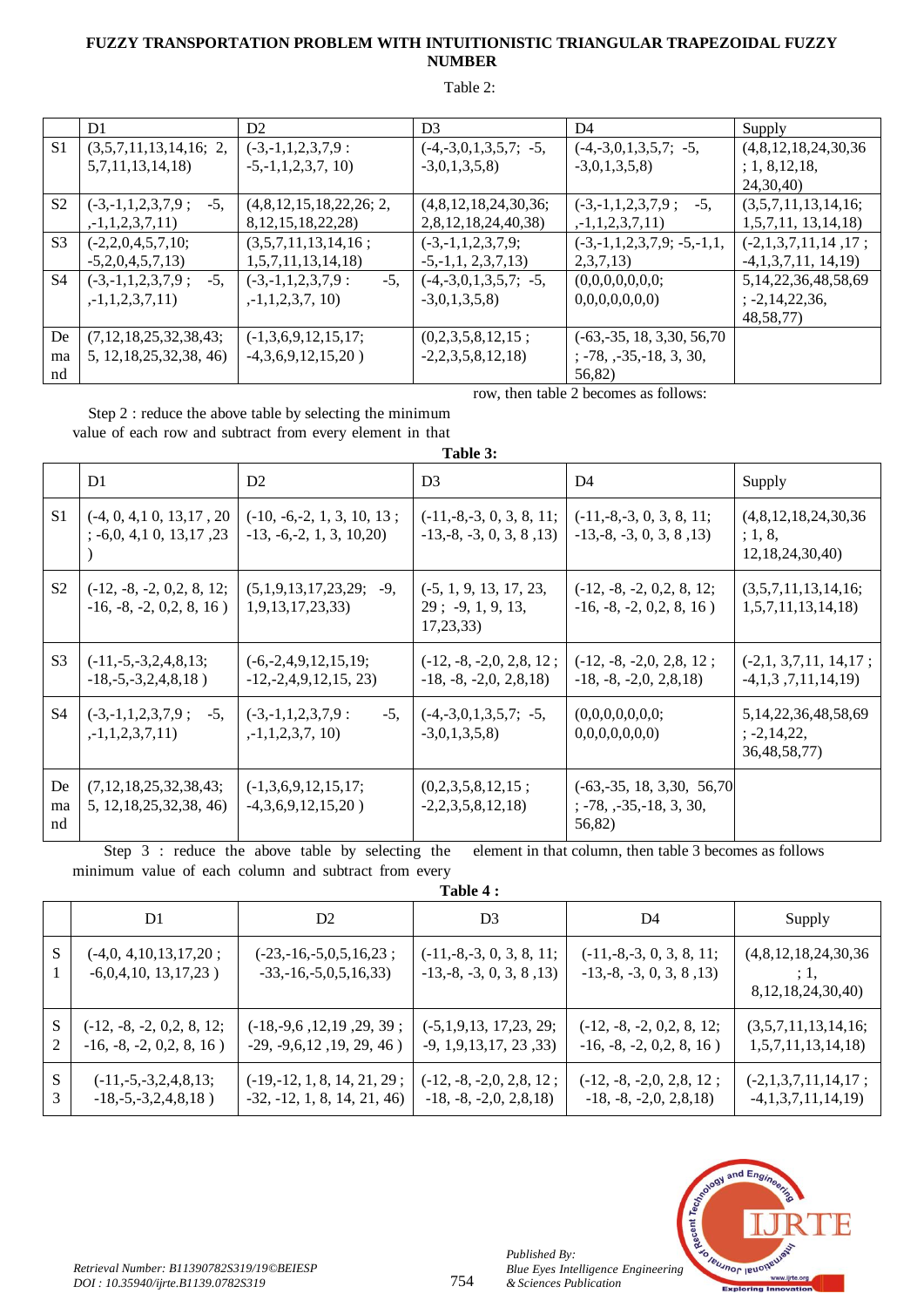| S<br>4                     | $(-3,-1,1,2,3,7,9;$<br>$-5.$<br>$, -1, 1, 2, 3, 7, 11)$ | $(-16, -11, -2, 1, 5, 13, 19;$<br>$-25, -11, -2, 1, 513, 23$ | $(-4,-3,0,1,3,5,7; -5,$<br>$-3,0,1,3,5,8$ | (0,0,0,0,0,0,0;<br>0,0,0,0,0,0,0)                                  | 5, 14, 22, 36, 48, 58, 69<br>$-2,14,22,36,48,58,7$ |
|----------------------------|---------------------------------------------------------|--------------------------------------------------------------|-------------------------------------------|--------------------------------------------------------------------|----------------------------------------------------|
| D<br>e<br>m<br>a<br>n<br>d | (7,12,18,25,32,38,43;5,<br>12, 18, 25, 32, 38, 46)      | $(-1,3,6,9,12,15,17;$<br>$-4,3,6,9,12,15,20)$                | (0,2,3,5,8,12,15;<br>$-2,2,3,5,8,12,18$   | $(-63,-35, 18, 3,30, 56,70)$<br>$-78, -35, -18,$<br>3, 30, 56, 82) |                                                    |

Step 4 :

In Table 4, we can easily see that the cells  $(1,2)$ ,  $(1,3)$ , (1,4), (3,3) , (2,1), (2,4), (3,3), (3,4) and (4,4) has zero rank value, therefore the intuitionistic fuzzy zero centered value corresponding to these cells are,

 $R(C_{12}) = \frac{1}{2} [(-4,0, 4,10,13,17,20; -6,0,4,10, 13,17,23) +$ (-18,-9,6 ,12,19 ,29, 39 ; -29,

-9,6,12 ,19, 29, 46 ) ]

 $R(C_{21}) = 6.969$  $R(C_{24}) = 4.594$ 

 $R(C_{14}) = 0$ 

 $R(C_{33}) = 6.031$  $R(C_{44}) = 0$ 

Step 5:

Maximum rank value is attained in  $R(C12) = 9.875$ , therefore allocate the maximum possible quantity and delete the corresponding column. Then resultant problem as follows

|                   | $= 9.875$ |
|-------------------|-----------|
| $R(C_{13}) = 6.5$ |           |

**Table 5:**

|                                  | D <sub>1</sub>                                                  | D <sub>3</sub>                                          | D <sub>4</sub>                                                   | Supply                                                     |  |  |  |
|----------------------------------|-----------------------------------------------------------------|---------------------------------------------------------|------------------------------------------------------------------|------------------------------------------------------------|--|--|--|
| S <sub>1</sub>                   | $(-4,0, 4,10,13,17,20;$<br>$-6,0,4,10, 13,17,23$ )              | $(-11,-8,-3, 0, 3, 8, 11;$<br>$-13,-8, -3, 0, 3, 8, 13$ | $(-11,-8,-3, 0, 3, 8, 11; -13,-8,$<br>$-3, 0, 3, 8, 13$          | $(-13,-7,0,9,18,24,3)$<br>$7$ ; -19, -7, 0, 18, 24,<br>44) |  |  |  |
| S <sub>2</sub>                   | $(-12, -8, -2, 0, 2, 8, 12;$<br>$-16.$<br>$-8, -2, 0, 2, 8, 16$ | $(-5,1,9,13, 17,23, 29; -9,$<br>1,9,13,17,23,33         | $(-12, -8, -2, 0, 2, 8, 12, -16, -8,$<br>$-2, 0.2, 8, 16$        | (3,5,7,11,13,14,16;<br>1, 5, 7, 11, 13, 14, 18             |  |  |  |
| <b>S</b> 3                       | $(-11,-5,-3,2,4,8,13;$<br>$-18, -5, -3, 2, 4, 8, 18)$           | $(-12, -8, -2, 0, 2, 8, 12, -18,$<br>$-8, -2.0, 2.8.18$ | $(-12, -8, -2, 0, 2, 8, 12, -18, -8,$<br>$-2,0, 2,8,18$          | $(-2,1,3,7,11,14,17;$<br>$-4,1,3,7,11,14,19$               |  |  |  |
| <b>S4</b>                        | $-5.$<br>$(-3,-1,1,2,3,7,9;$<br>$, -1, 1, 2, 3, 7, 11)$         | $-5.$<br>$(-4,-3,0,1,3,5,7;$<br>$-3,0,1,3,5,8$          | (0,0,0,0,0,0,0; 0,0,0,0,0,0,0)                                   | (5,14,22,36,48,58,6)<br>$9; -2, 14, 22, 36, 48,$<br>58.77) |  |  |  |
| D<br>e<br>m<br>an<br>$\mathbf d$ | (7,12,18,25,32,38,43;<br>5.<br>12, 18, 25, 32, 38, 46)          | (0,2,3,5,8,12,15)<br>$-2, 2, 3, 5, 8, 12, 18$           | $(-63,-35, 18, 3,30, 56,70)$ ;<br>$-78, -35, -18, 3, 30, 56, 82$ |                                                            |  |  |  |
|                                  | Apply the steps 2 to 4 till all the allocations are made as     |                                                         |                                                                  |                                                            |  |  |  |

Apply the steps 2 to 4 till all the allocations are made as shown in table 4

| $\sim$ | ∽ | $\mathbf{v}$<br>. .<br>- |  |
|--------|---|--------------------------|--|
|        |   |                          |  |



*Published By:*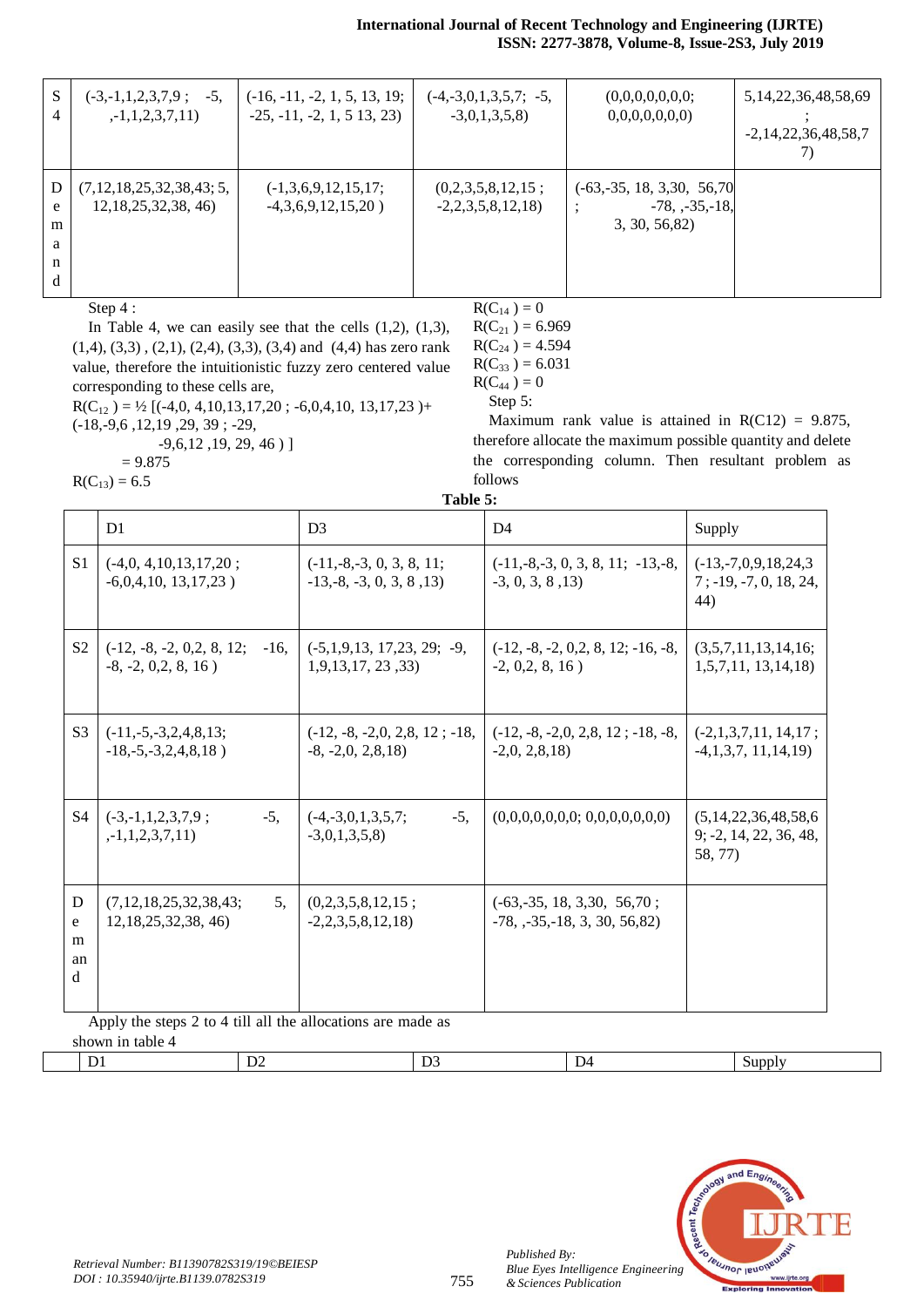# FUZZY TRANSPORTATION PROBLEM WITH INTUITIONISTIC TRIANGULAR TRAPEZOIDAL FUZZY **NUMBER**

| S <sub>1</sub> | (3,5,7,11,13,14,16; 2,        | $(-3,-1,1,2,3,7,9)$ :          | $(-4, -3, 0, 1, 3, 5, 7; -5,$ | $(-4, -3, 0, 1, 3, 5, 7; -5,$ | (4,8,12,18,24,30,36)      |
|----------------|-------------------------------|--------------------------------|-------------------------------|-------------------------------|---------------------------|
|                | 5,7,11,13,14,18               | $-5, -1, 1, 2, 3, 7, 10$       | $-3,0,1,3,5,8$                | $-3,0,1,3,5,8$                | ;1,                       |
|                | $(-13, -1, 0, 9, 18, 24,$     | $(-1,3,6,9,12,15,17; -4,$      |                               |                               | 8, 12, 18, 24, 30, 40)    |
|                | $37; -19, -1, 0, 9, 18,$      | ,3,6,9,12,15,20)               |                               |                               |                           |
|                | 24,44)                        |                                |                               |                               |                           |
| S <sub>2</sub> | $(-3,-1,1,2,3,7,9;$<br>$-5$ , | (4,8,12,15,18,22,26; 2,        | (4,8,12,18,24,30,36;          | $(-3,-1,1,2,3,7,9;$<br>$-5.$  | (3,5,7,11,13,14,16;       |
|                | $, -1, 1, 2, 3, 7, 11)$       | 8, 12, 15, 18, 22, 28)         | 2,8,12,18,24,40,38)           | $, -1, 1, 2, 3, 7, 11)$       | 1, 5, 7, 11, 13, 14, 18   |
|                | (3,4,5,7,11,13,14,15;         |                                |                               |                               |                           |
|                | 1, 5, 7, 11, 13, 14, 18       |                                |                               |                               |                           |
| S <sub>3</sub> | $(-2,2,0,4,5,7,10;$           | (3,5,7,11,13,14,16;            | $(-3,-1,1,2,3,7,9;$           | $(-3,-1,1,2,3,7,9; -5,-1,1,$  | $(-2,1,3,7,11,14,17;$     |
|                | $-5,2,0,4,5,7,13$             | 1, 5, 7, 11, 13, 14, 18        | $-5, -1, 1, 2, 3, 7, 13$      | 2,3,7,13)                     | $-4,1,3,7,11,14,19$       |
|                | $(-2,1,3,7,11,14,17; -4,$     |                                | $(0,2,3,5,8,12,15; -2,$       |                               |                           |
|                | 1,3,7,11,14,19                |                                | 2,3,5,8,12,18                 |                               |                           |
| S <sub>4</sub> | $-5,$<br>$(-3,-1,1,2,3,7,9;$  | $-5,$<br>$(-3,-1,1,2,3,7,9)$ : | $(-4, -3, 0, 1, 3, 5, 7; -5,$ | (0,0,0,0,0,0,0;               | 5, 14, 22, 36, 48, 58, 69 |
|                | $, -1, 1, 2, 3, 7, 11)$       | $, -1, 1, 2, 3, 7, 10)$        | $-3,0,1,3,5,8$                | 0,0,0,0,0,0,0)                |                           |
|                | $(-64,-40,-24, 8, 22, 39,$    |                                |                               | $(-63, -35, -8, 3, 30,$       | $-2,14,22,36,48,58,7$     |
|                | 55;-76, 40, -24, 8, 22,       |                                |                               | $54,70; -78, -35, -8,3,$      | 7)                        |
|                | 39,68                         |                                |                               | 30, 54, 82                    |                           |
| De             | (7,12,18,25,32,38,43;         | $(-1,3,6,9,12,15,17;$          | (0,2,3,5,8,12,15;             | $(-63,-35, 18, 3,30,$         |                           |
| ma             | 5, 12, 18, 25, 32, 38, 46)    | $-4,3,6,9,12,15,20)$           | $-2,2,3,5,8,12,18$            | $-78,$<br>56,70;              |                           |
| nd             |                               |                                |                               | $-35 - 18$ , 3, 30, 56, 82)   |                           |

 $[(3,5,7,11,13,14,16; 2,5,7,11,13,14,18) \otimes (-13,-1,0,9,$ 

18, 24, 37; -19, -1, 0, 9, 18, 24, 44)] ⊕

 $[(-3,-1,1,2,3,7,9; -5,-1,1,2,3,7,10) \otimes (-1,3,6,9,12,15,17; -4,$  $,3,6,9,12,15,20)$ ]

 $\bigoplus$  [(-3,-1,1,2,3,7,9; -5, ,-1,1,2,3,7,11)  $\otimes$ 

 $(-2,1,3,7,11,14,17; -4, 1,3,7,11,14,19)$ 

 $\bigoplus$  [(-2,2,0,4,5,7,10; -5,2,0,4,5,7,13)  $\otimes$  (-2,1,3,7,11,14,17;  $-4, 1, 3, 7, 11, 14, 19$ ]

 $\bigoplus$  [(-3,-1,1,2,3,7,9; -5,-1,1, 2,3,7,13)  $\otimes$  (0,2,3,5,8,12,15;  $-2, 2, 3, 5, 8, 12, 18$ 

 $\bigoplus$  [(-3,-1,1,2,3,7,9; -5,-1,1,2,3,7,11)  $\otimes$  (-64,-40,-24, 8, 22, 39, 55:-76, 40, -24, 8, 22, 39, 68) 1

Total cost = Rs. 265.7875

#### 5. CONCLUSION

in this paper, the fluffy transportation problem has been seemed as wherein the parameters of the transportation hassle are in intuitionistic triangular-trapezoidal fluffy variety. The proposed ITTFN is beneficial to gauge the unclearness of the inaccuracy. The variety juggling responsibilities are additionally proposed to cope with the ITTFN. any other fluffy calculation is proposed to attend to the fluffy transportation problem with ITTFN. This calculation offers the precise affiliation of the fluffy transportation difficulty without locating the underlying crucial potential association. A numerical version is brought to demonstrate the productivity of the proposed method. The proposed approach may be fabric to severa proper transportation problems. This technique may be stretched out to multi-decision fluffy transportation trouble.

#### **REFERENCES**

- 1. Aggarwal, S., Gupta, C.: A tale calculation for taking care of intuitionistic fluffy transportation hassle with the resource of way of latest positioning approach. Ann. Fluffy Math. Inf. eight, 753-768  $(2014)$
- 2. Antony, R.J.P., Savarimuthu, S.J., Pathinathan, T.: technique for taking care of the transportation difficulty the use of triangular

intuitionistic fluffy quantity. Int. J. Comput. Calculation three, 590-605 (2014)

- 3. Atanassov, ok.T.: Intuitionistic fluffy units. Fluffy gadgets Syst. 20, 87-96 (1986) 123 Int. J. Appl. Comput. Math
- 4. Beaula, T., Priyadharsini, M.: every other calculation for locating a fluffy fine answer for intuitionistic fluffy transportation troubles. Int. J. Appl. Fluffy gadgets Artif. Intell. five, 183-192 (2015)
- 5 Bellman, R., Zadeh, L.A.: desire making in fluffy scenario. Manag. Sci.  $17(B)$ ,  $141-164(1970)$
- 6. Chakraborty, D., Jana, D.adequate., Roy, T.ok.: math responsibilities on summed up intuitionistic fluffy variety and its programs to transportation trouble. Opsearch52, 431-471 (2015)
- 7. De, S.ok., Sana, S.S.: Backlogging EOQ version for limited time exertion and promoting price sensitive interest an intuitionistic fluffy technique. Ann. Res.  $(2013)$ . Oper. doi:10.1007/s10479-013-1476-3
- 8. save, I., Cagman, N.: Intuitionistic fluffy parameterized touchy set hypothesis and its basic management. Appl. sensitive Comput. 28,  $109 - 113(2015)$
- 9. Dinagar, D.S., Palanivel, adequate.: The transportation trouble in fluffy state of affairs. Int. J. Comput. Math. 2, 65-seventy one (2009)
- 10. Ebrahimnejad, An.: A streamlined new approach for looking after fluffy transportation issues with summed up trapezoidal fluffy numbers. Appl. delicate Comput. 19, 171-176 (2014)
- 11. Gani, A.N., Abbas, S.: some other approach for searching after intuitionistic fluffy transportation trouble. Appl.Math. Sci. 7,  $1357 - 1365(2013)$
- 12. Gani, A.N., Ponnalagu, k.: every other methodology on explaining intuitionistic fluffy direct programming problem.Appl. Math. Sci.  $6(70), 3467 - 3474(2012)$
- 13. Gupta, A., Kumar, An.: each other method for taking care of heterosexual multi-aim transportation issues with fluffy parameters. Appl. Math. Modell. 36, 1421-1430 (2012)
- 14. Hitchcock, F.L.: The conveyance of an item from some assets to numereouslacalities. J.Math. Phys. 20, 224-230 (1941)
- 15. Hussain, R.J., Kumar, P.S.: Algorithmic technique for searching after intuitionistic fluffy transportation problem. Appl. Math. Sci. 6, 3981-3989 (2012)
- 16. Kaur, A., Kumar, An.: each other method for looking after fluffy transportation trouble the usage of summed up trapezoidal fluffy range. Appl. sensitive Comput. 12, 1201-1213 (2012)
- 17. Kaur, A., Kumar, An.: any other technique for looking after fluffy transportation issues utilizing positioning functionality. Appl. Math. version. 35, 5652-5661 (2011)
- 18. Kumar, P.S., Hussain, R.J.: Amethod for looking after unequal intuitionistic fluffy transportation problems. Notes Intuit. Fluffy sets 2. fifty four-65  $(2015)$

19. Kumar, P.S., Hussain, R.J.: A planned approach for tackling blended intuitionistic fluffy

problems. transportation Int. J. Unadulterated Appl. Math. 92, 181-a hundred 90 (2014)

Published By: